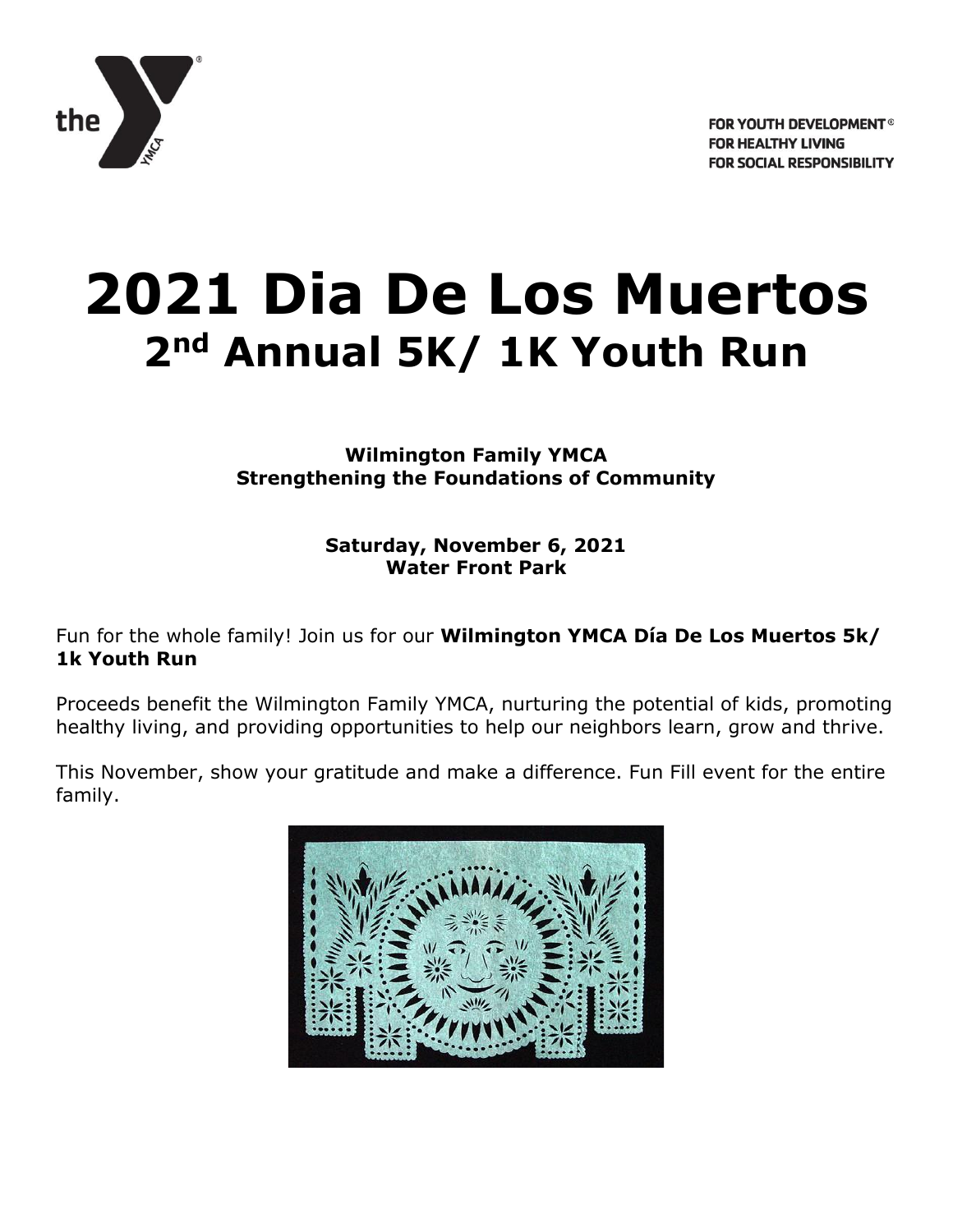

FOR YOUTH DEVELOPMENT<sup>®</sup> **FOR HEALTHY LIVING FOR SOCIAL RESPONSIBILITY** 

#### **Wilmington YMCA Strengthening the Foundations of Community**

## **November 6, 2021 Sponsorship & Benefits**

| <b>Sponsorship</b><br>level | <b>Amount</b> | <b>Amenities</b>                                                                                                                                                                                           |
|-----------------------------|---------------|------------------------------------------------------------------------------------------------------------------------------------------------------------------------------------------------------------|
| Presenting Sponsor          | \$13,500      | • Premium placement of logo on 3-5 Banners<br>across the Wilmington Community,<br>event signage, runner shirt, all promotional<br>materials, and YMCA web site<br>20 registrations<br>Kids 1 K Sponsorship |
| Gold Title Sponsor          | \$10,000      | Premium placement of Logo on Event Signage,<br>$\bullet$<br>Runner Shirt, promotional materials and YMCA<br>website<br>• 15 Registrations                                                                  |
| Silver Title Sponsor        | \$5,000       | Premium placement of logo on event signage,<br>$\bullet$<br>runner shirt, promotional materials, and YMCA<br>web site<br>10 registrations                                                                  |
| <b>Bronze Title Sponsor</b> | \$3,500       | Premium placement of logo on event signage,<br>$\bullet$<br>runner shirt, promotional materials, and YMCA<br>web site                                                                                      |
| Finish Line Sponsor         | \$2,500       | logo on event signage, runner shirt, promotional<br>$\bullet$<br>materials, and YMCA web site                                                                                                              |
| <b>Major Sponsors</b>       | \$2,000       | Logo on event banner, runner shirt, entry form,<br>and YMCA web site                                                                                                                                       |
| <b>Bib Sponsor</b>          | \$1,000       | Logo on Bib, runner shirt, and YMCA website<br>$\bullet$                                                                                                                                                   |
| <b>Event Sponsor</b>        | \$500         | Company name on YMCA web site and event<br>banner                                                                                                                                                          |

For more information or to schedule a meeting, please contact Yolanda De La Torre, (310) 522-2100